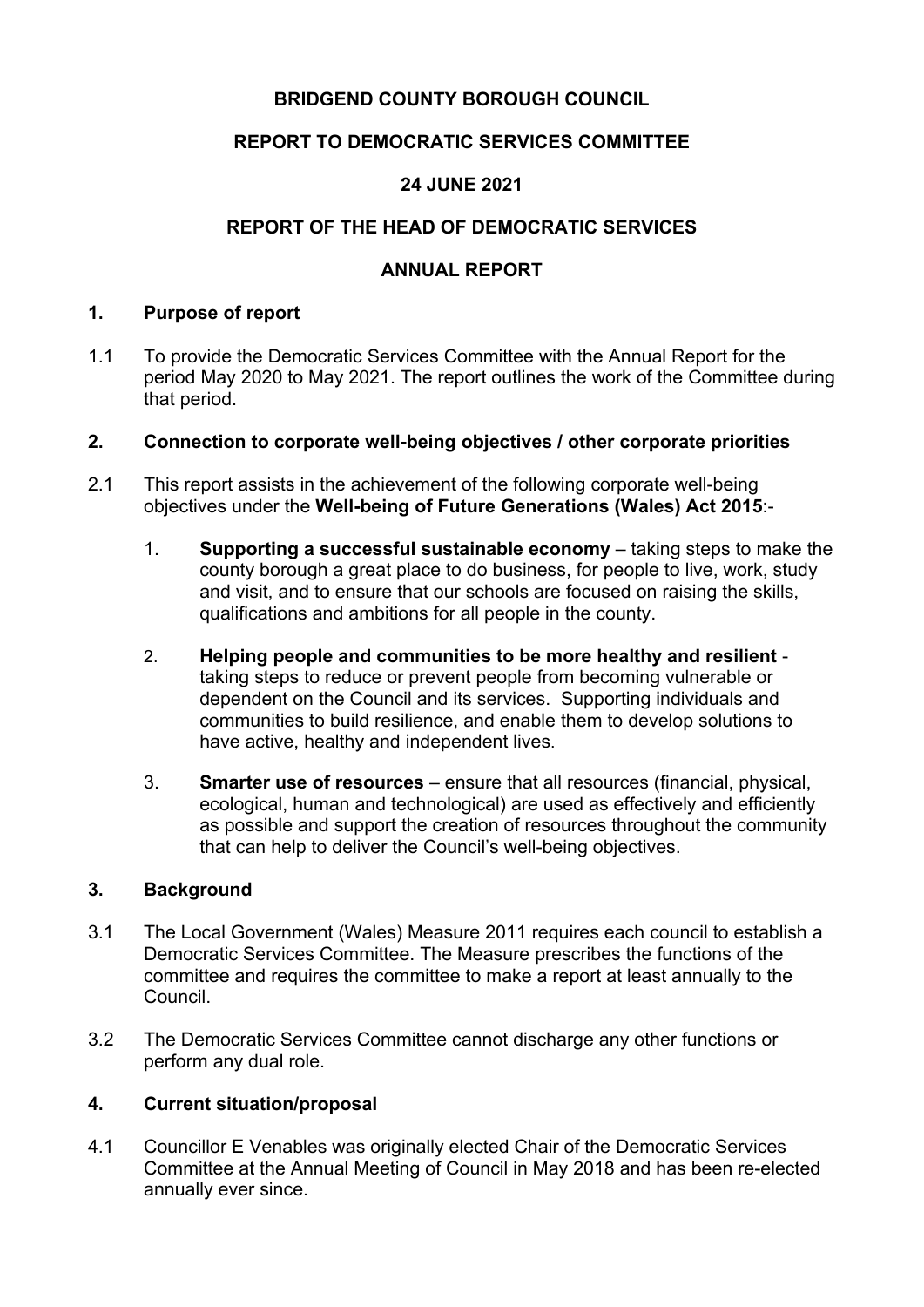4.2 The Committee is serviced by the Head of Democratic Services.

## 4.3 **Membership of the Democratic Services Committee**

4.3.1 The Membership of the Democratic Services Committee for the period May 2020 to May 2021 is as follows:

| Councillor               | Councillor             |
|--------------------------|------------------------|
| Cllr E Venables (Chair)  | <b>Cllr G Thomas</b>   |
| <b>Cllr S Aspey</b>      | <b>Cllr SR Vidal</b>   |
| <b>Cllr RM Granville</b> | <b>Cllr MC Voisey</b>  |
| <b>Cllr DG Howells</b>   | <b>CIIr A Williams</b> |
| <b>CIIr RM James</b>     | Cllr B Sedgebeer       |
| <b>Cllr SG Smith</b>     |                        |

4.3.2 Following the Annual Meeting of Council on 19 May 2021, Cllr R Young replaced Cllr RM Granville on the Committee.

### 4.4 **Dates of the Democratic Services Committee Meetings**

- 4.4.1 The Committee met on these dates during May 2020 to May 2021:
	- 4 November 2020
	- 25 March 2021

# 4.5 **Democratic Services Committee Terms of Reference**

- 4.5.1 The remit of the Democratic Services Committee is set out under the Local Government (Wales) Measure and is to:
	- Designate an officer as the Head of Democratic Services;
	- Review the adequacy of provision by the Authority of staff, accommodation and other resources to discharge Democratic Services functions;
	- Make reports and recommendations to the Authority in relation to such provision;
	- At the request of the Authority review any matter relevant to the support and advice available to members of the Council, and the terms and conditions of office of those members;
	- Determine whether or not the Councillors period of family absence should be cancelled in accordance with Regulation 34 of the Measure;
	- Determine whether nor to withhold a Councillor's Remuneration should they fail to return following a period of family absence on the date specified in the notice provided.

### 4.6 **Activities of the Democratic Services Committee for the period May 2020 to May 2021**

4.6.1 In November 2020, the Committee considered the draft Independent Remuneration Panel for Wales (IRPW) Annual Report and provided a draft response which was considered by Council prior to submission to the IRPW.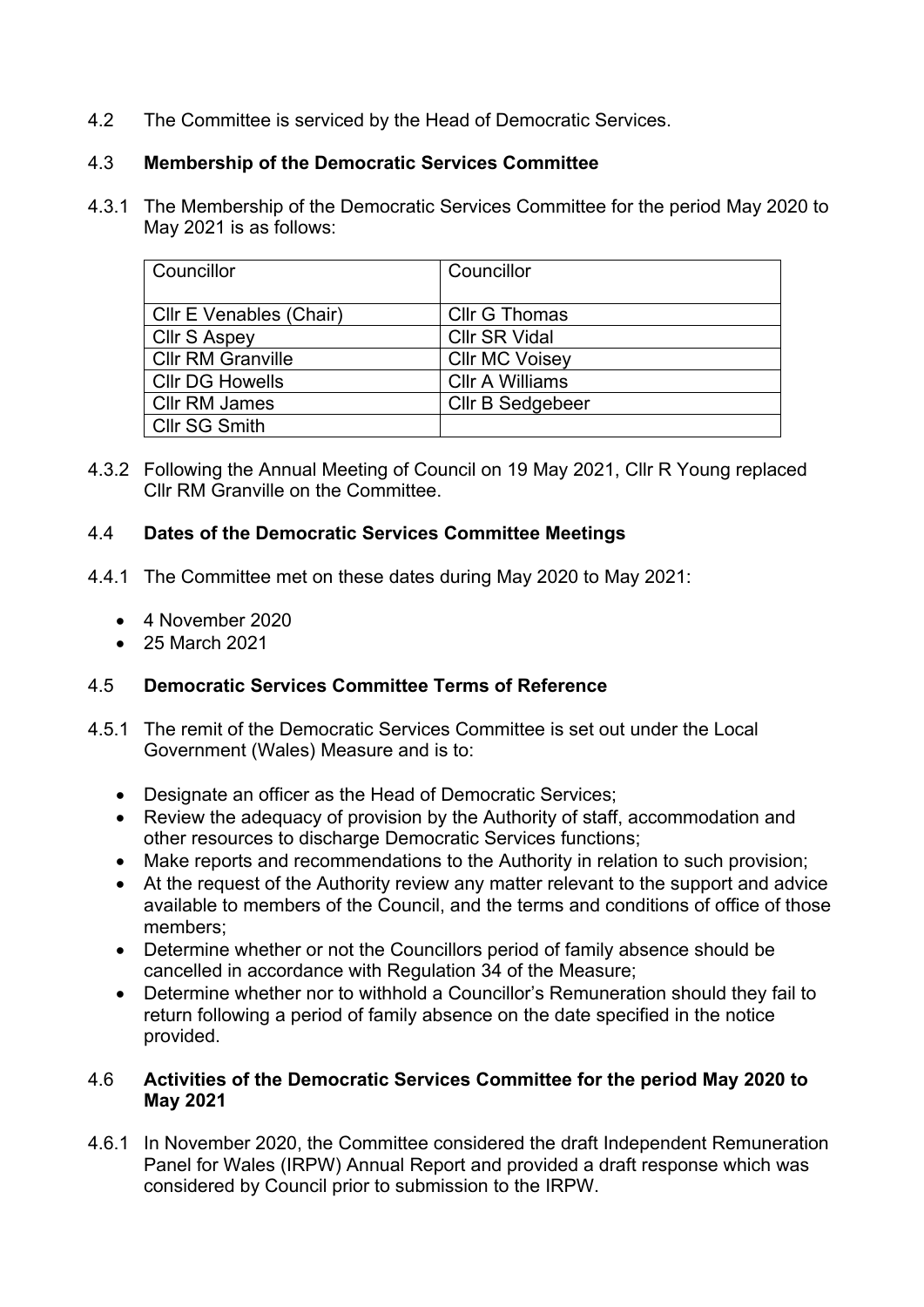- 4.6.2 The Committee undertook a review of the Elected Member Learning and Development Strategy and endorsed its submission to Council for approval.
- 4.6.3 The Independent Remuneration Panel for Wales has urged all Democratic Services Committees across Wales to take steps to encourage and facilitate greater use of the Costs of Care provision so that Members are not financially disadvantaged. A report was presented to the Committee on 21 March 2021 and the Committee recommended the promotion of the CPA provision throughout the Authority with this work beginning with the Annual Report presented to Council on 10 March 2021 and the report of the Committee on 21 March 2021.
- 4.6.4 A report was presented to the Committee on 21 March 2021 outlining the performance of Member Referrals. A Member Referrals Project Board was established to consider whether the current system is fit for purpose. In pursuance of this, an online Councillor Portal and built in member referral process will be rolled out to a pilot group of Members including those Members sitting on the Committee.
- 4.6.5 Throughout the year the Committee considered the Member Development Programme and identified topics, briefings and e-learning topics for inclusion in the programme and prioritised them accordingly.

### 4.7 **Democratic Services Team for the period May 2020 to May 2021**

- 4.7.1 The current structure for the Democratic Services Team is set out below:
	- Democratic Services Manager (with the statutory post of Head of Democratic Services) (Grade 12)
	- Senior Democratic Services Officer Committees (Grade 10)
	- Democratic Services Officer Committees x 2 (Grade 6)
	- Senior Democratic Services Officer Scrutiny (Grade 10)
	- Scrutiny Officer x 2 (Grade 9)
	- Senior Democratic Services Officer Support (Grade 10)
	- Democratic Services Assistant x 2 (Grade 4)
	- Democratic Services Officer Leadership, Members and Mayoral (Grade 7)
	- Chauffeur (Grade 5)
	- Casual Chauffeur x2 (Grade 5)
- 4.7.2 The provision of staff, accommodation and other resources by the Council is adequate to discharge the statutory requirements in relation to decision making, democratic administration and Scrutiny as they currently exist. However, the impact of any changes in statutory requirements, or the needs of Members, will need to be kept under review by the Committee.

### **5. Effect upon policy framework and procedure rules**

5.1 There will be no effect on the policy framework and procedure rules.

### **6. Equality Act 2010 implications**

6.1 The protected characteristics identified within the Equality Act 2010, Socioeconomic Duty and the impact on the use of the Welsh language have been considered in the preparation of this report. As a public body in Wales, the Council